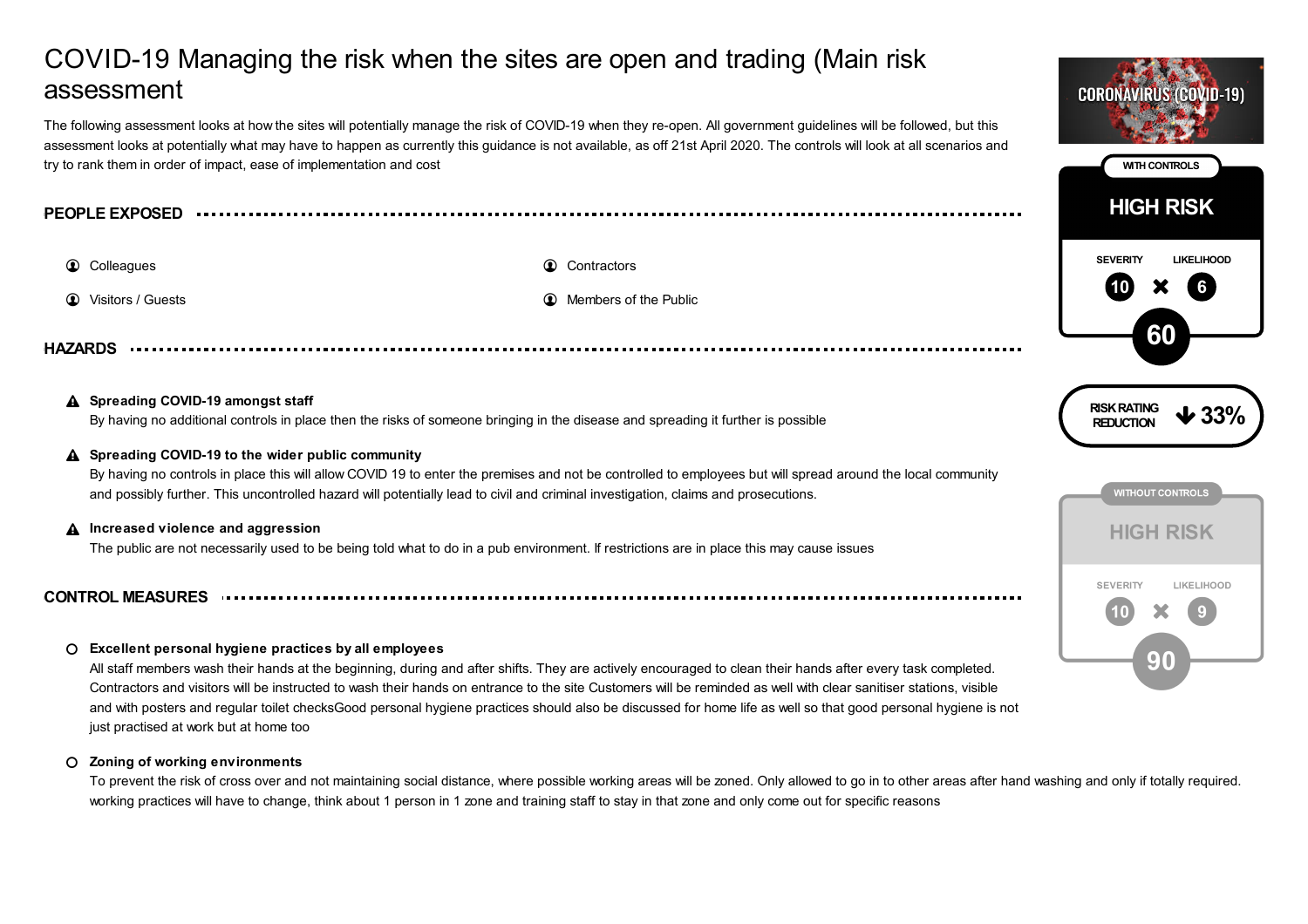#### **Maintenance of social distancing (employees and customers)**  $\Omega$

Where possible for all employees and customers the 2m social distancing should be implemented where possible. It is regarded by the WHO and the HSE that there may be necessity of some operations where this may not be possible and social utility will be allowed as it is a benefit to the wider majority. All government guidance will be followed when this is issued by the government. social distancing will mean a reduction in numbers of people within the site

#### **Maintenance of existing property equipment (Glass washers / Dishwashers/ Hot water)**  $\circ$

All glass washers, dishwashers and hot water to be maintained while the pubs are closed. All statutory inspections to continue. If faults are discovered then they are prioritised for repair.

### **Reviewing menu and number of covers and also times the kitchen is open**

To maintain social distancing it may be necessary for every site to review the menu they over, the number of covers and also specific times the kitchen will be open to offer food

### **Reviewing the back bar**

Where possible sites should ensure back bars are installed in such a way that this limits the cross over of any zones for staff members. In newer sites this should be possible but it is recognised that not all sites will be able to do this. However all reasonable efforts should be made to complete this task when re-opening

### **Seating layout**

All seating that is able to be moved needs to be positioned in such a way that there is social distancing. It is not expected that the sites tell people where to sit or in what groups as social utility will be allowed in this circumstance (unless there is clear government guidance on this). For fixed seating it may be worth closing off every other booth with signage and local enforcement. Both internal and external seating needs to be considered

#### **Hand sanitising stations**  $\Omega$

All sites to have a hand sanitizer station located at all entrances. This with clear posters and signage encourages all types of customers, visitors to wash and sanitise their hands as they enter and leave the site. This potentially will be a WHO recommendation

#### **Clear process for operators if they suspect an employee has COVID-19 and checking if staff have symptoms**  $\Omega$

Clear policy and training on what to do if a member of staff has COVID-19, either suspected at work or they ring in. Although the sites are open we must not lose the fact that the disease is still within the community The process also needs to cover in a customer friendly way, how the operator may deal with a member of the public whom they suspect may have COVID-19Refer to the Policy for dealing with a suspected case

# **Majority of payments to be taken by contactless method or via the Swifty app**

This will naturally increase as the public are getting used to paying this way. Cash should not be refused but with clear communication from staff at the point of entry we should be encouraging contactless or card payment only, Cash should not be refused as this may affect the older or vulnerable categories but the employee must wash or sanitise their hands after each cash transactionThe Swifty app will also be deployed which allows people to be seated and order and pay from their seatThis can be promoted before opening on social media and also on posters as you enter the site so customers are aware

#### **Training and changing ways of working**  $\circ$

Clear staff training needs to be provided for all members on COVID-19 and how to sensibly manage the risks. All staff need to have training on personal hygiene and as a company we may need to consider working practices. 1- When you pour a pint the person may place it on the bar, customer collects2- The perfect pint and the positioning of the hands to prevent cross contamination is now very important 3- Food orders, order at the bar and the customer collects at an agreed point4- Regular toilet checks to ensure tidy and soaps all filled upAll training completed to be documented and signed for to show full understanding

# **Perspex barriers at the tills**

To provide a physical barrier, agreed areas may have a perspex barrier, such as the till points. This will give better protection to employees when they are most likely to be in contact with the public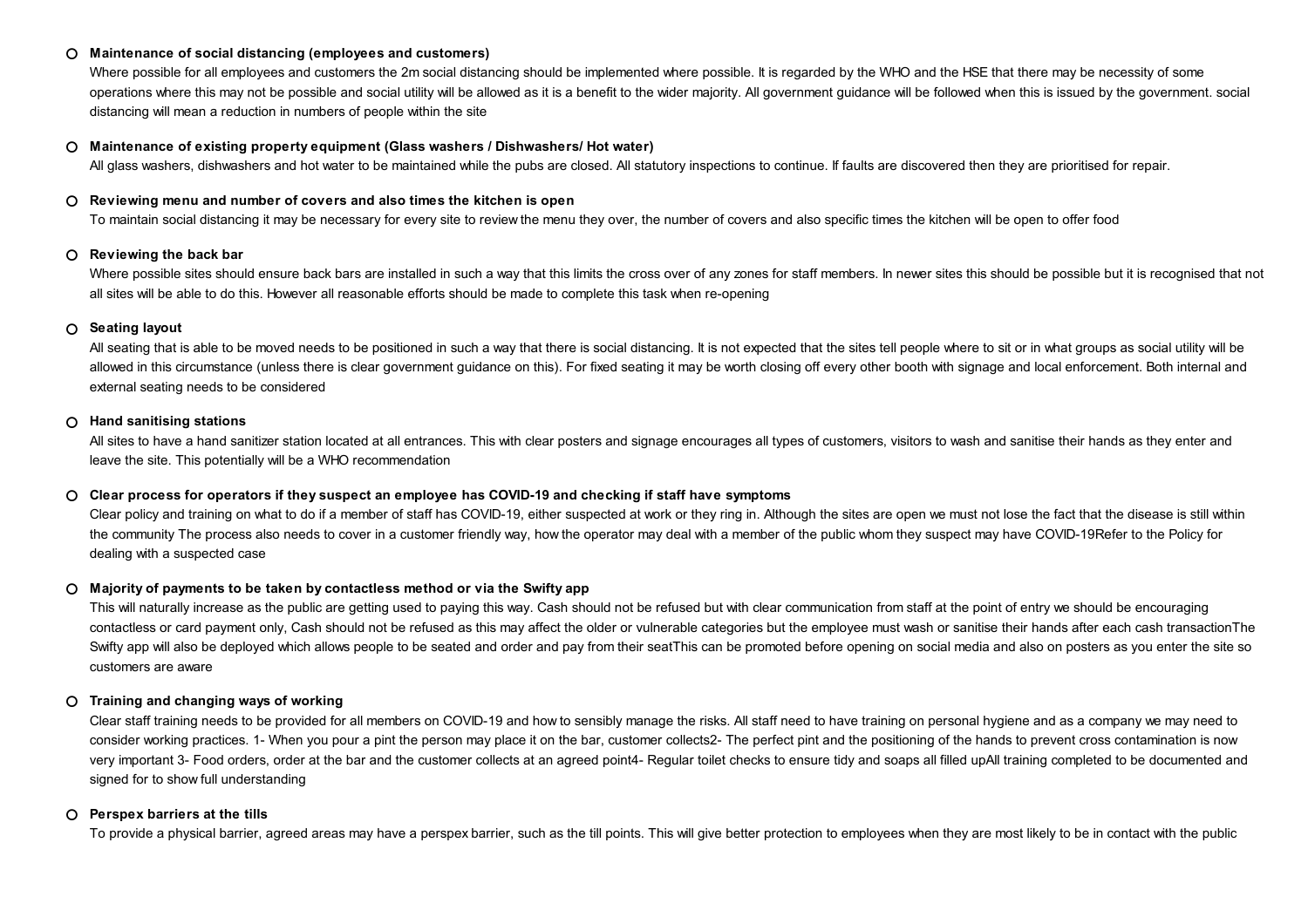#### **Traffic flow and markings to maintain social distance**  $\Omega$

To help the public maintain a social distance each site may consider a one way system and barriers to limit the numbers at the bar. This would only be implemented if government guidance recommended it as it will be difficult to enforce and manage. Ultimately this is one of the areas that social utility would apply as by enforcing, it may cause other issues

#### **Hand wash facilities at the bar**  $\Omega$

The majority of sites will have hand wash basins at the bar area, to allow staff to wash their hands. This needs to be cleaned and maintained with soap available. If older bars do not have a specific basin then the first option should be to install one. Where this is not possible then sanitise wipes and frequent breaks to wash hands must be allowed. If a bar area does not have a facility and it a secondary bar it should be considered if this area is needed, therefore closed off. If the site has alternative procedures then this needs to be added as a specific control

#### **Paper towels in toilets**  $\Omega$

There is some thought that air drying of hands is not the most hygienic way to deal with a disease like COVID-19.. However the key control is still washing hands. Switching off the air dryers and installing paper towels needs to be considered but the risks of cross contamination after washing hands is low, so this will be considered if government guidelines, stipulate it

#### **Adequate supply of all chemicals**  $\circ$

Supply chain to be checked to ensure soap, D10 chemical and sanitiser wipes are available and all other cleaning options are available

### **PPE considerations- masks**

When all other control measures have been exhausted and in specific sites where there is no other way of controlling the risk, then PPE should be considered. In relation to face masks these should be considered. of the surgical type and disposable one use. If the area they are to be worn in is not public facing then cloth masks (such as Bandannas could be considered. By purchasing face masks it needs to be considered that you may be restricting the supply chain for NHS and other care workers. Unless there is clear government guidelines masks should only be considered as a genuine last resort). They are available from Nisbets if required

#### **PPE consideration - Gloves**  $\Omega$

When all other control measures have been exhausted and in specific sites where there is no other way of controlling the risk, then PPE should be considered. It needs to be clear that gloves DOES NOT replace the need for excellent personal hygiene and the washing of hands as the best control measure against COVID-19. By wearing gloves gives false security. If gloves are needed then the follwing should be used - 1-In the kitchen blue powder free vinyl gloves. They are food safe and easily detectable2- For cleaning purposes then latex gloves should be used. They are stronger and more reliable

# **Over hand washing**

By more frequently hand washing you may be removing the healthy oils and also good bacteria that defends against disease. A person may also suffer from hand dermatitis, due to over washing. It may be worth exploring barrier creams for all sites but people whom suffer from this will already be aware of the condition and manage it themselves

### **Violence and aggression risk assessment review**

If controls are required (such as social distancing) it is an unfortunate fact that the public do not necessarily like being told what to do and the affects of alcohol differ from person to person, so the likelihood of violence and aggression increases. All operators to refer to the violence and aggression risk assessment and review it to add in any additional control measures as required

# **Fitness to work forms**

Fitness to work form to include signs of COVID-19. This new amended form to be uploaded on to the Compliance Centre and team members complete this before working again for the first time and also make it a requirement to notify you if they or household member are displaying symptoms.Each site should have a spare prob and this could be used as a guide, although a lot of factors need to be considered when reviewing the results. It is more important to ensure staff report symptoms, although checking temperature is an option if the employee allowsThe operator needs to be aware of any pre-existing conditions, anyone shielding in the family under medical grounds. It is important to regularly check on your staff, verbally check daily and weekly record that your staff are fit to work